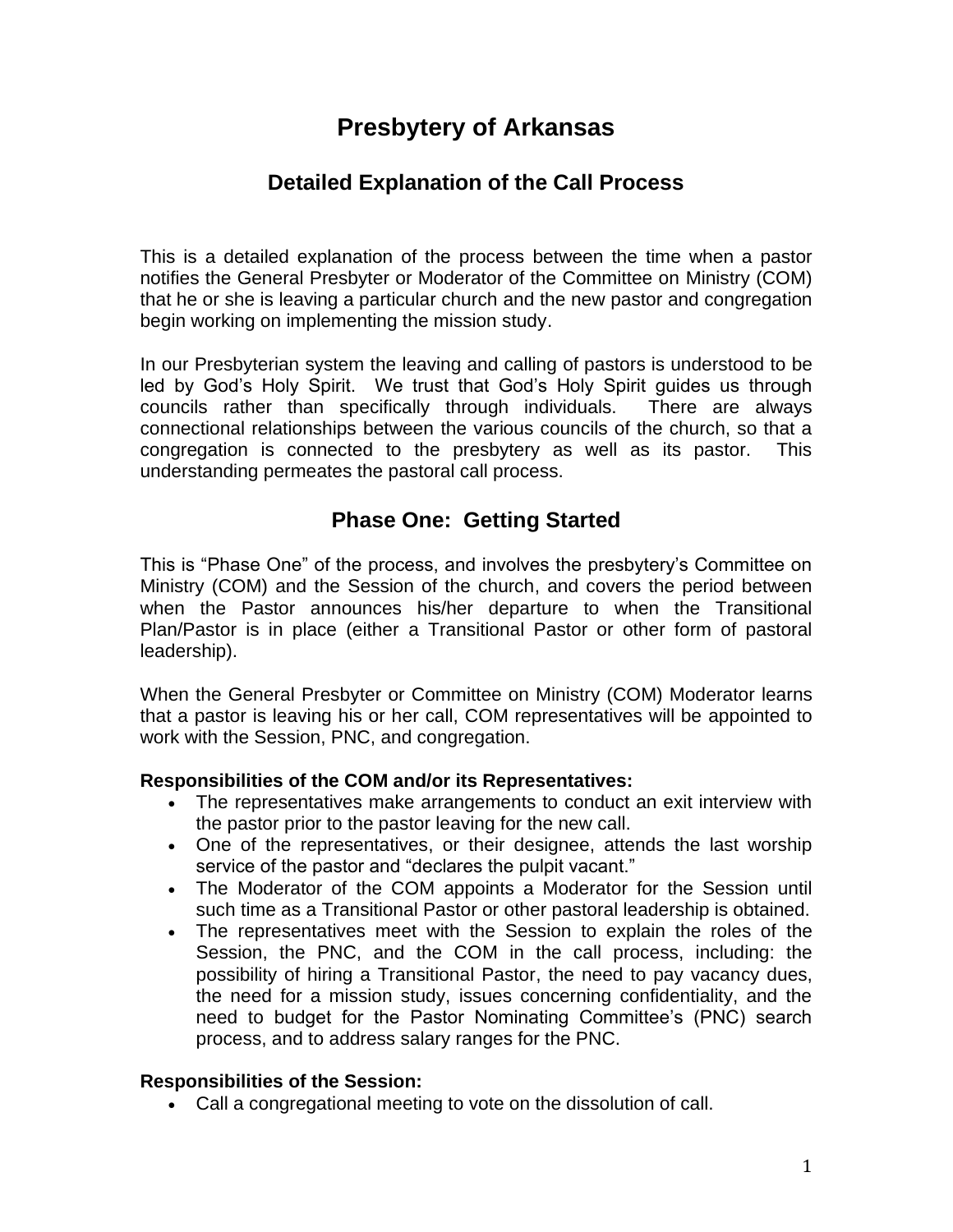- Encourage and plan for a celebration of the pastor's ministry.
- Meet with the representatives of the COM.
- Arrange for the payment of vacancy dues, budget for the expenses of the call process, and prayerfully deliberate the salary ranges for the PNC.
- Hire a Transitional Pastor or arrange for other pastoral leadership, ordinarily chosen through a subcommittee of the Session/congregation.

### **Documents available on-line for this phase of the call process may include, but not be limited to:**

- Dissolution of a Pastoral Call Service
- Vacancy Dues
- Pulpit Supply List
- Former Pastor Policies
- Pastoral Relationship Types
- Role of the Session in the Search for a Pastor
- Guidelines for Transitional Pastors
- Sample Covenant with a Transitional Pastor
- Transitional Pastor's Quarterly Report
- Minimum Terms of Call 2014

# **Phase Two: Taking Stock and Making a Plan**

During this stage the Session does the hard work of leading the congregation through a prayerful discernment of who they are and where God is leading them so that they will be prepared to search for a new pastor. This is the phase in which the congregation answers the question, "Who is God calling us to be?" This phase begins with the hiring of a Transitional Pastor or other pastoral leadership through the conclusion of the mission study and the commitment to a plan to follow in preparation for a Ministry Information Form (MIF).

A Pastor Nominating Committee (PNC) may be elected during this phase of the call process, or the Session/Congregation could wait until the mission study is complete before the election. There is value in having the PNC work alongside the Session in the mission study in that there is "buy-in" by the PNC and the transition into their work as a PNC working on the Ministry Information Form (MIF) could be smoother. But there is also value in keeping the two phases of the process separate in case the PNC would prematurely begin work on the MIF. The congregation must know who God is calling it to be before beginning a search for the next called pastor.

### **Responsibilities of the COM and/or its Representatives:**

- Give counsel to the Session as needed in their conduction of a mission study, providing them with presbytery resources.
- When appropriate, the COM representatives convey permission to the Session that the congregation may elect a PNC (nominated by the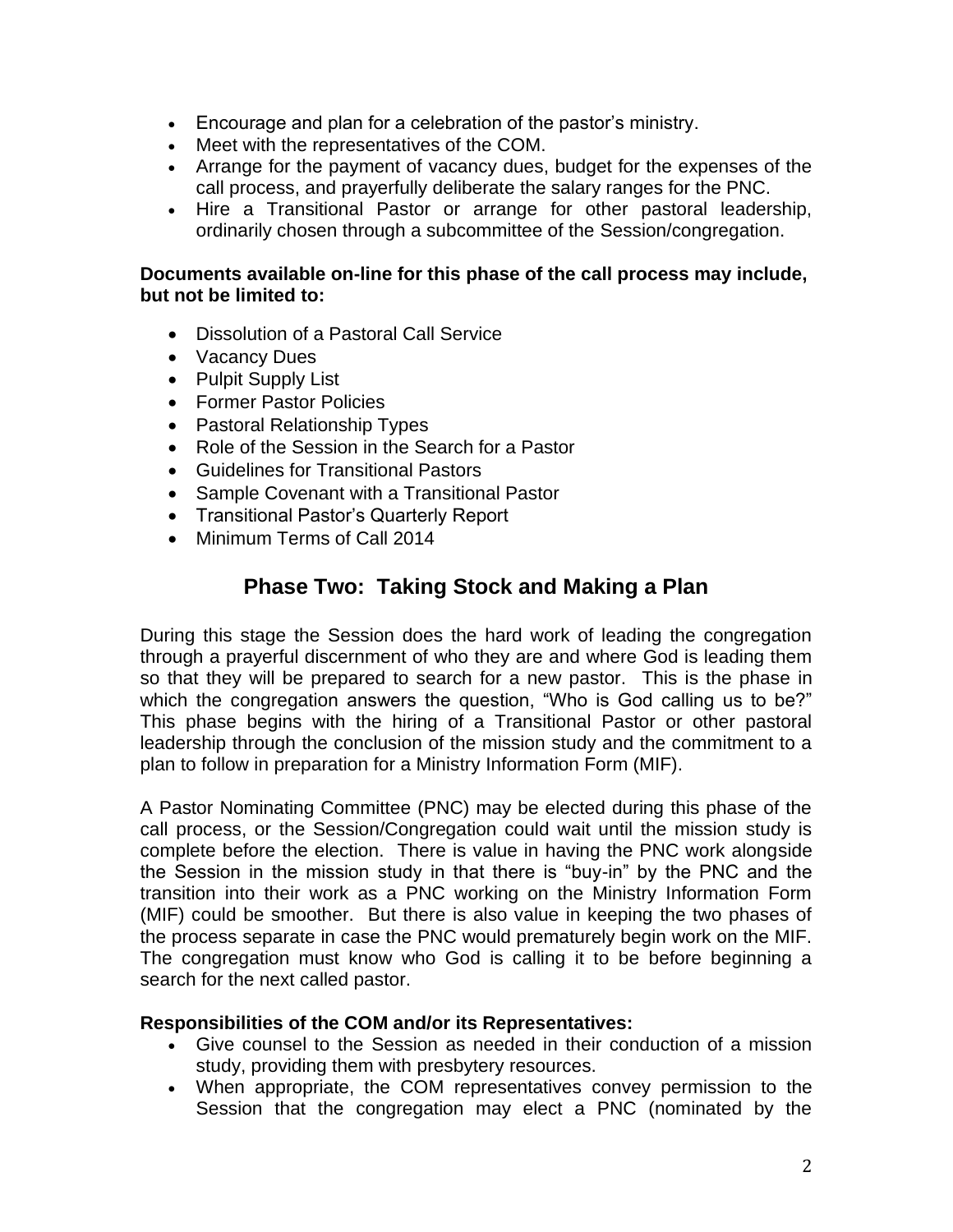Nominating Committee at a congregational meeting) and explain that the representatives must meet with the PNC at their first meeting.

### **Responsibilities of the Session:**

- Strengthening the relationship between Presbytery/COM representatives and the leadership of the congregation (Session, Moderator/Pastoral Leadership, and PNC)
- The Session leading the congregation in a prayerful self-study (mission study)
- If desired, schedule a congregational meeting for the purpose of electing a Pastor Nominating Committee (PNC) to work with the Session in the congregational self-study (the PNC may be elected after the self-study has been completed).
- Answering the question of "Who is God calling us to be?"

### **Documents which may be helpful for this phase of the process may include, but not be limited to:**

• Components of a Mission Study

## **Phase Three: Finding God's Person**

This phase is primarily the work of the PNC, with the COM representatives offering guidance and support. The Session also plays a supportive role, praying for the PNC, providing appropriate opportunities for the PNC to report to the congregation, and signing the Ministry Information Form (MIF).

This phase of the call process requires good communication between the PNC and the representatives of the Church and the Committee on Ministry (COM), which means that trust must either be established or strengthened. The following are some of the ways in which the Session, PNC, and COM representatives will work together, as well as the individual tasks that each may do:

#### **Responsibilities of the Session:**

- Address any current needs of the congregation revealed in the mission study.
- Update the website if needed, and work with the PNC if information is needed for the search process.
- Give the PNC a salary range for the Ministry Information Form (MIF).
- Approve the Ministry Information Form (MIF) when it is completed and have the Clerk of Session sign it electronically, with passwords from the COM Moderator.

#### **Responsibilities of the COM and/or its Representatives:**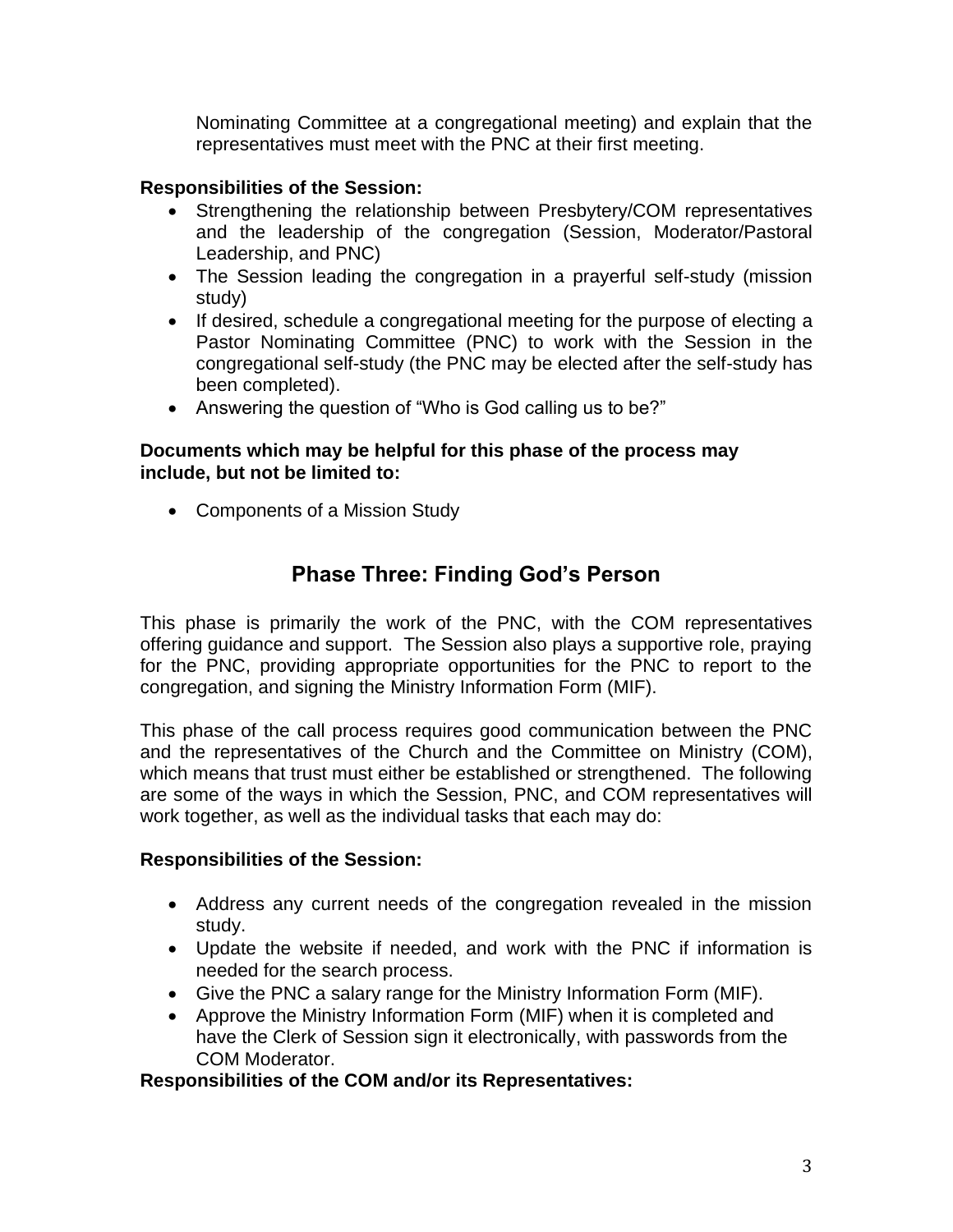- At the first meeting of the PNC, the COM representatives outline the process of calling a pastor, emphasizing the relational role between councils and trust in the Holy Spirit. They may share information and forms on the General Assembly and Presbytery's websites. As with the Session, the representatives explain to the PNC the roles of the Session, the PNC, and the COM in the call process, emphasizing the importance of confidentiality, including not sharing information with spouses or other family members.
- The representatives encourage the PNC in writing the Ministry Information Form (MIF), which is found on-line on the General Assembly website. The PNC and representatives should go over the MIF carefully. The representatives approve the MIF when the PNC and representatives are both comfortable with it. The representatives may share the MIF with the whole COM, asking for advice as needed, but the representatives have the authority to approve it themselves. The Session will then also approve it.
- When the Session has approved the MIF the Moderator of the COM obtains passwords for the PNC and Clerk of Session to put it on the GA website and electronically sign the document.
- The COM representatives are responsible for keeping up to date with where the PNC is in their process, and if not hearing from the Chair/Moderator regularly to check on their progress. Visits with the PNC may be warranted to encourage and support their process.
- When a PNC is very interested in a proposed pastor it is the responsibility of the COM representatives to assist in discerning whether that person is God's choice for the congregation. They do this by developing a relationship with the pastoral candidate (a phone conversation or two), and by assisting the PNC by doing a more in-depth check of the pastor's background. COM representatives receive the PIF of that pastor and insure that reference checks are conducted by the representatives, the Moderator of the COM, and/or the General Presbyter.
- The in-depth references checks are conducted by contacting the COM Moderator, or moderator of the committee responsible for the oversight of candidates if the person is a candidate of the pastor/candidate's Presbytery, the General Presbyter, and/or others in their Presbytery.
- When a potential pastor visits the community the Examinations Subcommittee of the COM meets with the pastor or candidate. COM representatives are responsible for contacting the Chair of this subcommittee and establishing the connection with the Chair/Moderator of the PNC.
- The COM Examinations Subcommittee shares with the pastor or candidate the Sexual Misconduct Policy and Background Check Policy and has the pastor/candidate fill them out, and the PNC pay the fee for the background check, prior to considering that person for membership in the Presbytery of Arkansas.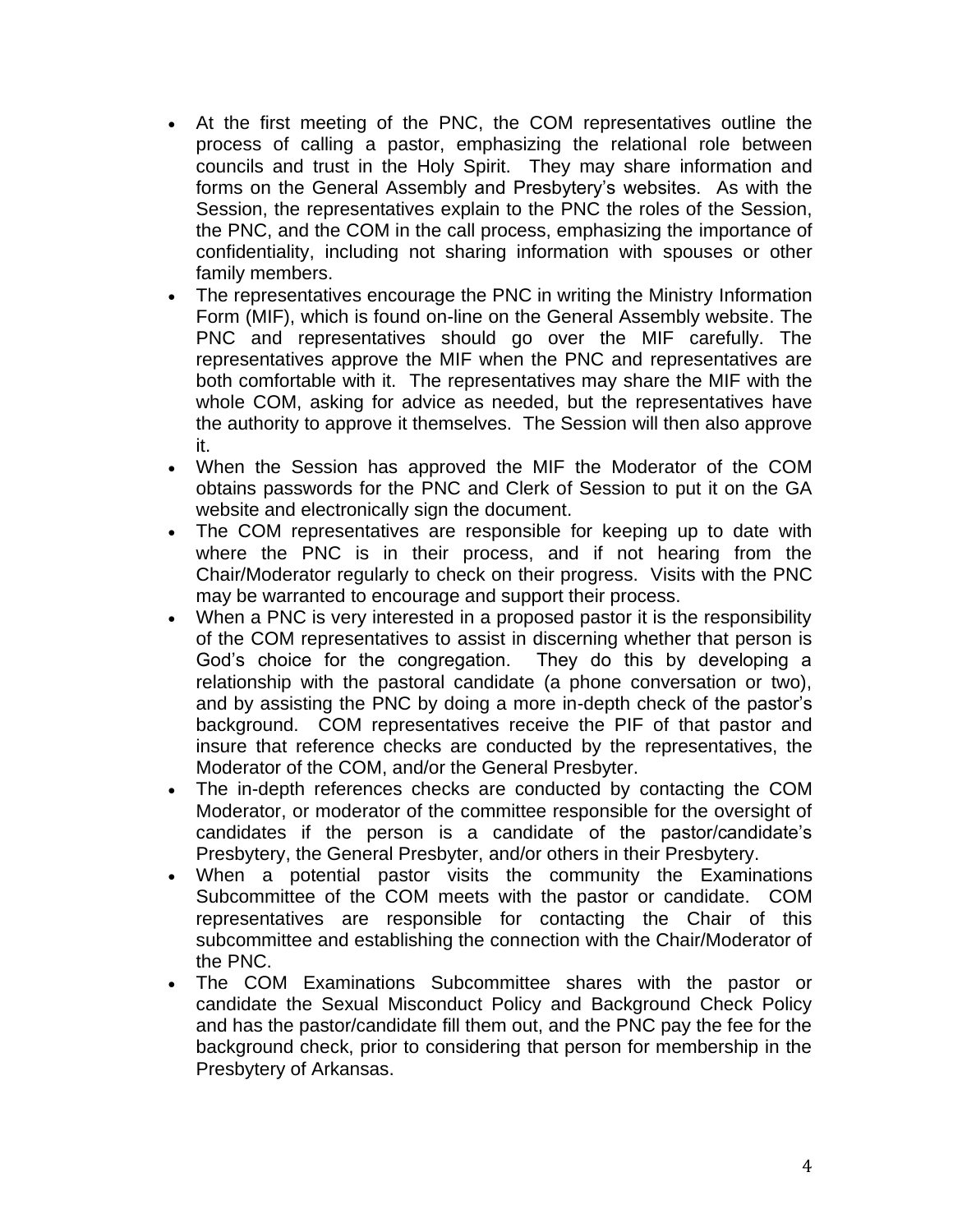- The COM Examinations Subcommittee may examine the potential pastor either once, just for theological "fit" with the congregation, and later for membership in the presbytery and approval of the call, or both examinations may be conducted at once if the potential pastor and PNC are further along in their process. In all, the COM Examinations Subcommittee examines the pastor/candidate and visits about:
	- Their faith journey (review "Statement of Faith and Theology")
	- "Fit" and sense of call (review PIF and CIF)
	- Worship and leadership
	- Theology
	- Polity
	- Connection and commitment to the PCUSA and the Presbytery.

The Examinations Subcommittee also shares with the pastor/candidate information about the Presbytery and the church under consideration. If there are two examinations one could take place via conference call or video conference.

### **Responsibilities of the Pastor Nominating Committee (PNC)**

- The PNC uses the Mission Study as the foundation for writing the Ministry Information Form (MIF).
- The PNC prayerfully writes the MIF.
- The PNC works closely with the COM representatives in the approval process, editing as suggested.
- Communicate with the Moderator of the COM in receiving passwords to put the MIF on-line.
- The PNC should let the COM representatives know when the form is online. The representatives notify the COM Moderator that the form is online, and the PNC contacts the General Presbyter to schedule a time to meet with him/her to make initial matches of the MIF with PIFs online.
- The General Presbyter meets with the PNC, makes initial matches, and instructs the PNC in perhaps editing the MIF to match more PIFs, and in reading and prioritizing PIFs.
- The PNC reads PIFs, narrows down PIFs/pastors through a prioritization process, contacts pastors that they are interested in to see if they are still seeking a call, and calls references on those pastors that they are interested in.
- After the PNC checks references, the PNC may communicate with the pastor in a number of ways, including telephone conversations or conference calls, e-mails, and the exchange of information between the PNC and pastor. Sermon tapes or DVDs of the pastor may be desired by the PNC, and the pastor may want more information on the church or community.
- The PNC continues conversations with a number of pastors, narrowing down those with whom they are interested. It often works best to have one person at the top of the list and to work toward discerning whether God is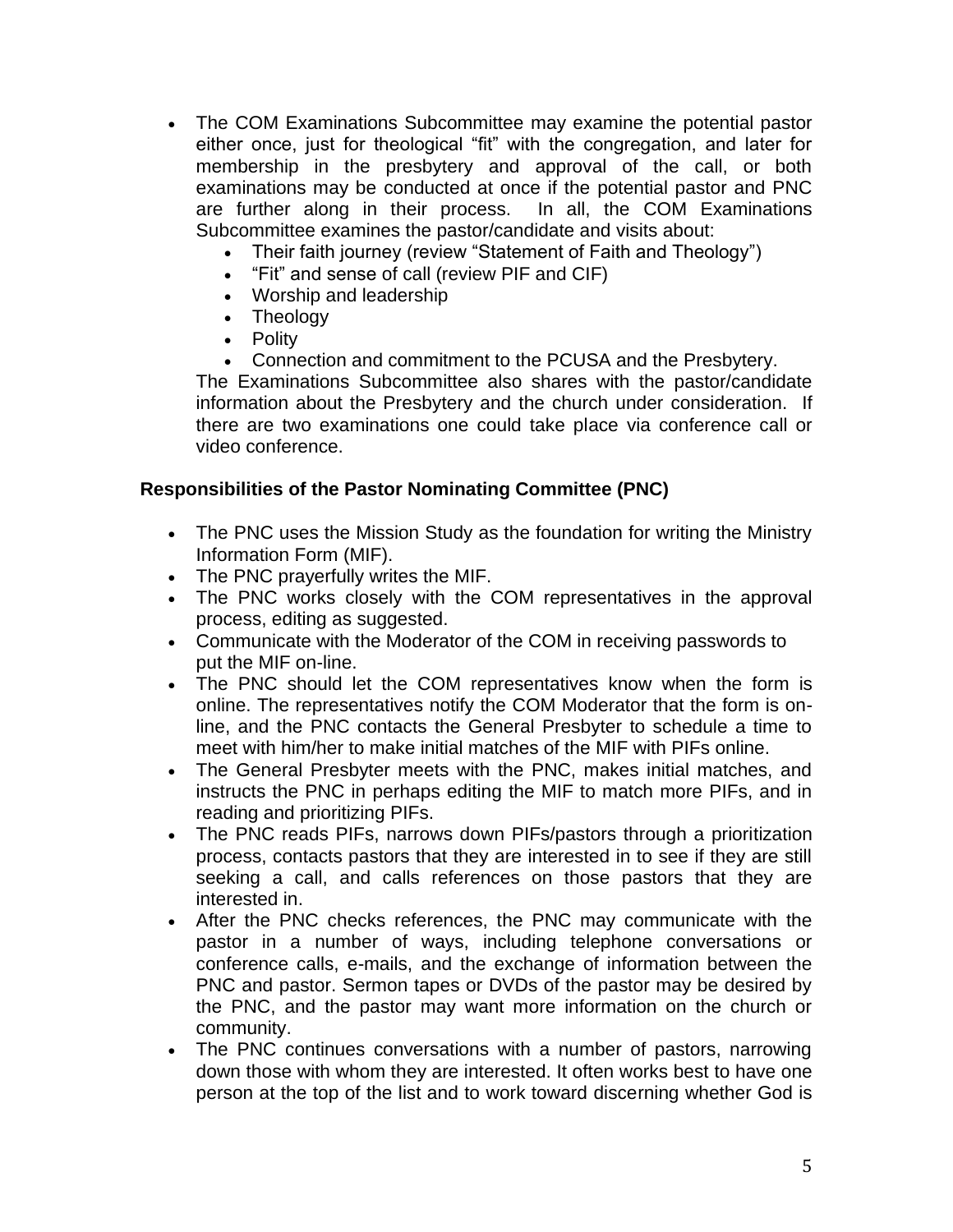calling that pastor/candidate rather than keeping a number of persons at the same level in the process.

- During this conversational period it is very important for there to be communication between the PNC and the representatives of the COM.
- When the PNC has completed reference checks, if the PNC is very serious about a candidate, they are responsible for sending the PIF of the pastor/candidate to the COM representatives so that the COM and/or the General Presbyter can more thoroughly vet the potential pastor.
- The General Presbyter and/or the COM representatives must conduct reference checks prior to a pastor/candidate visiting the PNCs home church/community.
- The PNC may visit candidate's congregations to worship, ordinarily with permission of the Pastor. The PNC may look at videos of sermons, or the Pastor may preach in a neutral pulpit in a church near the congregation. If this form of hearing a pastor preach is chosen it must be very confidential with the assistance of COM representatives.
- When a pastor visits the church they will also meet with members of the COM's Examinations Subcommittee. This visit with the subcommittee is generally for the subcommittee to get to know the pastor and discern whether the pastor would be a good fit" for the congregation, meaning that they have the appropriate gifts and talents and theological perspective given the needs of the congregation. If the PNC and proposed pastor are far along in their conversations they may have already discussed a salary package (terms of call), and it could be that the subcommittee could also examine them for membership in the presbytery and approve the terms of call. At this point there may need to be flexibility in the process.
- The PNC meets with the pastor/candidate, shows that person around the community (including showing them schools, homes, and other pertinent places and information about the community), and has in-depth conversations with the pastor/candidate in discerning whether the PNC and pastor/candidate feel a sense of call. The spouse of the pastor/candidate may be invited to visit the community but is not to be examined.
- As the PNC and pastor come to a belief that God is calling this person as the called pastor the PNC, pastor, and COM representatives complete any examinations needed. These can be by Skype if a previous examination for "fit" was in person.
- Our Presbyterian belief that God's Holy Spirit works through our process leads us to a three-way relationship between the congregation (through the PNC), the pastor, and the presbytery through the Committee on Ministry. If any one of the three partners in the relationship believe that this is not the pastor for the church then the PNC continues the search.

### **Documents for this phase of the process may include, but not be limited to:**

- Ministry Information Form (MIF) from PC(USA) CLC
- Bible Studies for a PNC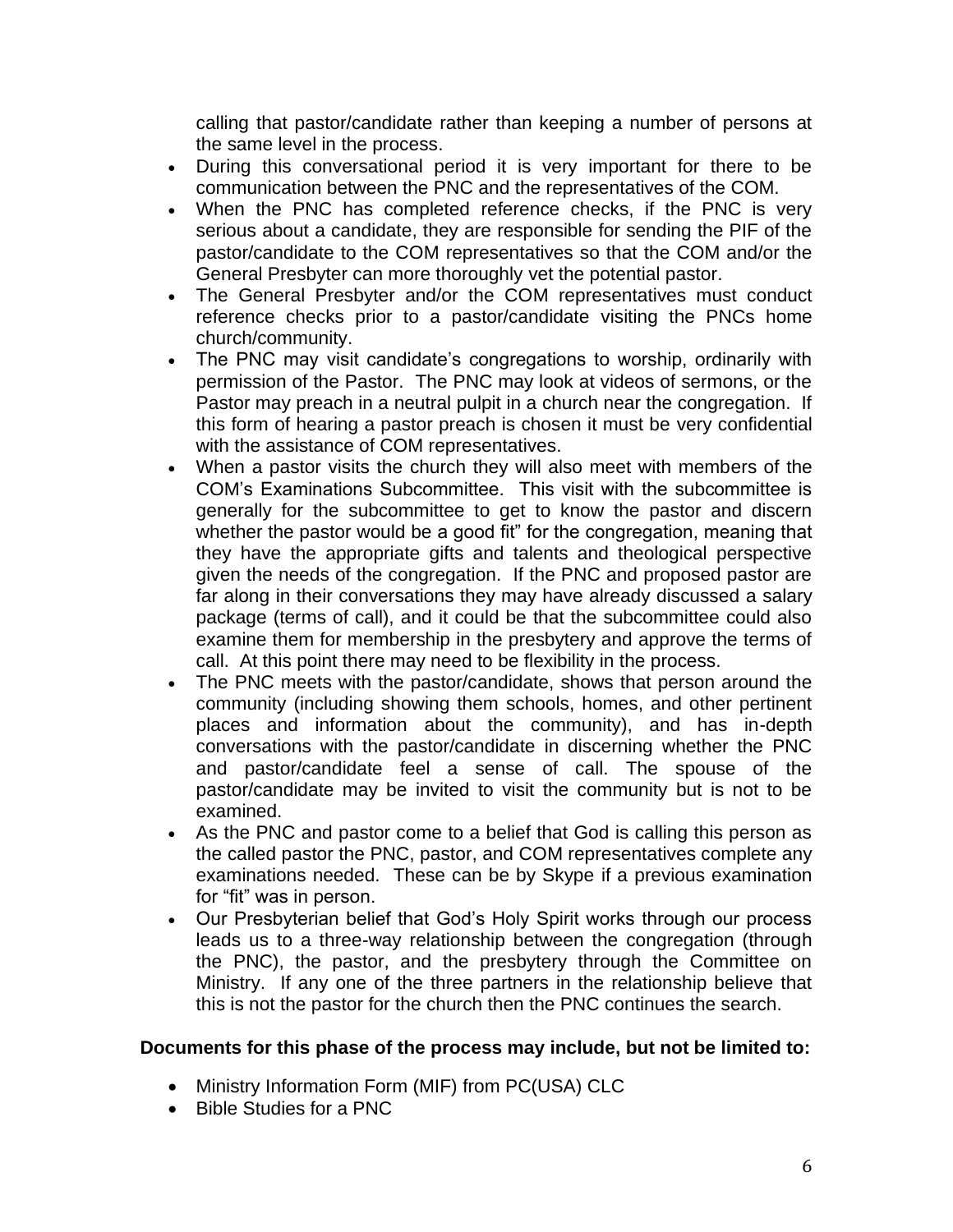- "On Calling a Pastor" from PC(USA) CLC
- Privacy Guidelines
- Tips on Ways to Look at a PIF
- Suggested Questions for Reference Calls
- Pastoral Call Form
- Minimum Terms of Call
- Sabbatical Leave Policy
- Parental Leave Policy

# **Phase Four: Wrapping It Up**

Completing the processes and paperwork needed through the Presbytery, which differs if the pastoral candidate is not ordained. This phase may include, but not be limited to:

## **Responsibilities of the Congregation**

- To approve the terms of call and vote to call the proposed Pastor.
- For members to travel to the presbytery meeting at which the Pastor is presented in support of his or her call.
- To attend the installation/ordination service

## **Responsibilities of the Session:**

• The Session calls a congregational meeting to approve the call of the Pastor when the PNC and proposed Pastor have reached an agreement and the Examinations Subcommittee, or the whole Committee on Ministry, approves the terms of call.

## **Responsibilities of the Pastor Nominating Committee (PNC):**

- Work closely with the COM representatives in the examinations process of the proposed Pastor, and filling out the call forms.
- Work on finalizing the terms of call and filling out the forms. (Use "Pastoral Call Form")
- Put together the names for the Administrative Commission to install (and possibly ordain). The Commission is made up of not fewer than seven (7) members, as nearly equal as possible divided among pastors and elders, with no two elders from the same congregation. The Moderator of Presbytery, or his/her designee, is ordinarily asked to Moderate. Others, such as ministers or elders outside the Presbytery, may be invited to "sit" with the commission, and may take a part in the worship service, but they are not included in the members necessary to make up an administrative commission, or to take part in the liturgy of the installation. (Download the "Administrative Commission Form" on the Presbytery's website to fill-inthe-blanks.)
- Select a date for the Installation Worship Service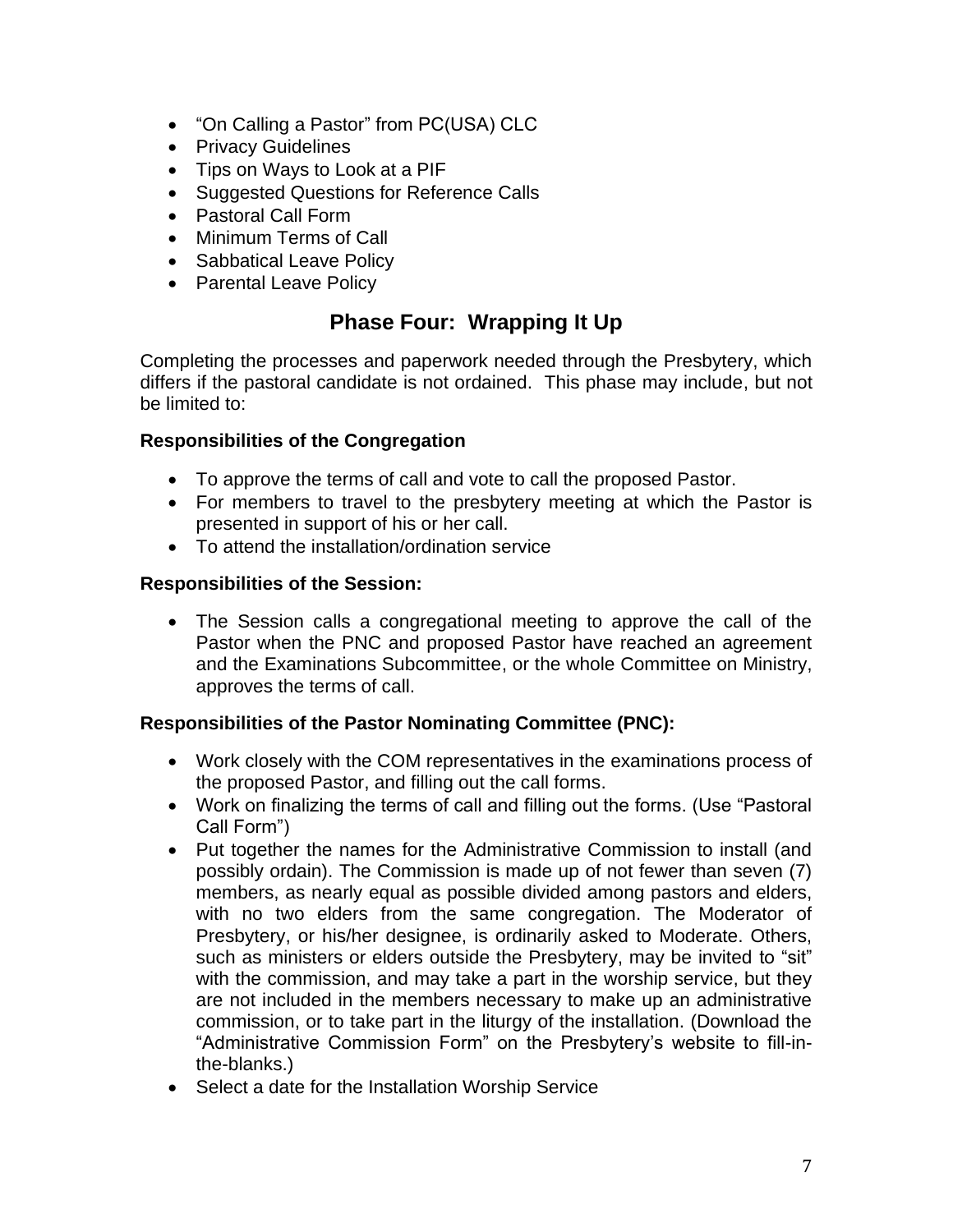- Propose an offering recipient for the Installation Worship Service. This offering recipient must be approved by the presbytery, and there is a list of approved recipients. If an offering recipient not on the approved list is desired the approval process will take additional time.
- Select a date for the initial date of the call, when the pastor begins work, which is generally prior to the Installation Service if the Pastor is already ordained. Pastors ordained may be given permission to move to the field as soon as the COM has approved the call.
- If the proposed Pastor is a candidate he or she may not move to the field until passing the ordination exam on the floor of presbytery. Ordinarily a candidate is ordained by the presbytery of the church that calls her or him. The Ordination must take place before he or she can celebrate the sacraments.
- The PNC may develop a brochure or some other means of sharing information about the proposed Pastor with the congregation. The proposed Pastor may not preach for the congregation prior to the congregational meeting to vote on the call.
- The PNC makes the motion to approve the terms of call of the proposed Pastor and presents information on the Pastor to the congregation prior to the vote.

## **Responsibilities of the COM and/or its Representatives:**

- To direct the PNC and proposed Pastor to needed forms or other documents.
- To facilitate the examinations process by the Examinations Subcommittee.
- To work with the Pastor and PNC as they complete the Administrative Commission Form.
- To proceed as expeditiously as possible through the approval process.
- To insure that all necessary information and documents needed to complete the process of calling a pastor are to the COM and ready for approval.
- The COM will examine candidates under care on the floor of Presbytery and facilitate necessary approvals by the Presbytery.
- The CCM will introduce Pastors previously ordained to the Presbytery at the next meeting.

## **Responsibilities of the Pastor Being Called:**

- Fill out the Background Check Form and the receipt of the Sexual Misconduct Policy
- Fill out other forms required by the Presbytery Office.
- Work with the PNC on filling out the Administrative Commission Form.
- Work with the Presbytery and appropriate persons within the congregation in planning the worship service of Installation and/or Ordination.

## **Documents for this phase of the process may include, but not be limited to:**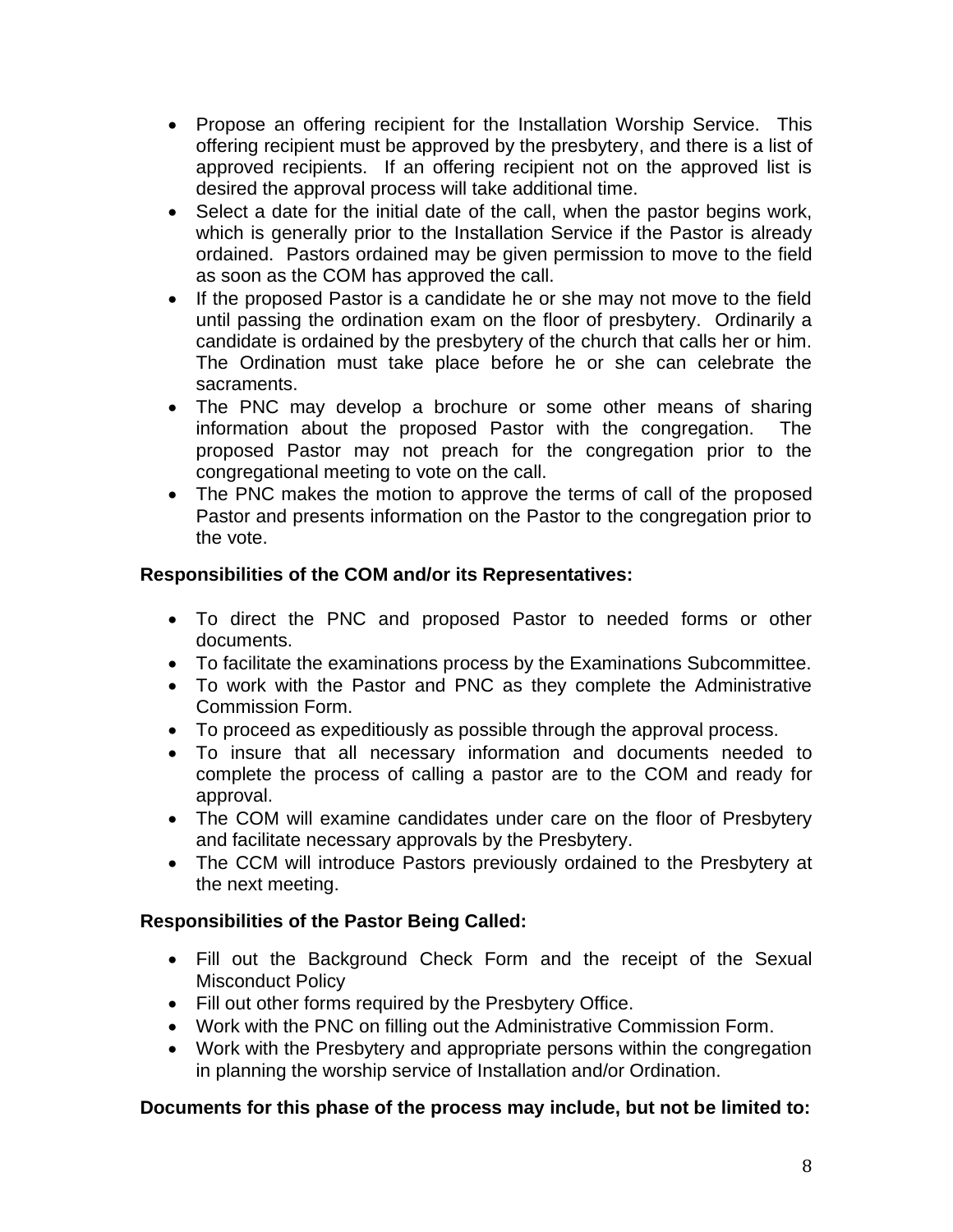- Pastoral Call Form
- Minimum Terms of Call
- Sabbatical Leave Policy
- Parental Leave Policy
- Ethical Conduct
- Certification of Call Form
- Administrative Commission Form
- Administrative Commission Form Instructions
- Commissions to Install or Ordain
- Form for Minutes of Commission to Install or Ordain
- Order of Worship to Install
- Background Check Policy and Form
- PC(USA) Standards of Ethical Conduct
- Presbytery of Arkansas Sexual Misconduct Policy

## **Phase Five: Starting Anew**

The process of calling a Pastor doesn't end after the Installation Service. It is always good for a congregation/Session to have in place a group of people who walk alongside a new pastor as he/she becomes acquainted with the congregation and community. Other important aspects of this phase include, but may not be limited to:

### **Responsibilities of the Congregation:**

• Continued prayer among the congregation for the ministry of the new Pastor

### **Responsibilities of the Session:**

• Prayerful consideration of the findings of the mission study as the congregation and Pastor enter the new phase of God's ministry

### **Responsibilities of the Pastor Nominating Committee (PNC):**

• Ordinarily a PNC will remain intact and serve as an advisory group for the new pastor for at least one year.

### **Responsibilities of the COM and/or its Representatives:**

• To remain in contact with the congregation through the Pastor and Session, worshipping occasionally.

### **Responsibilities of All:**

• Continued strengthening of the relationship between the congregation and the Presbytery, and the Pastor and the Presbytery